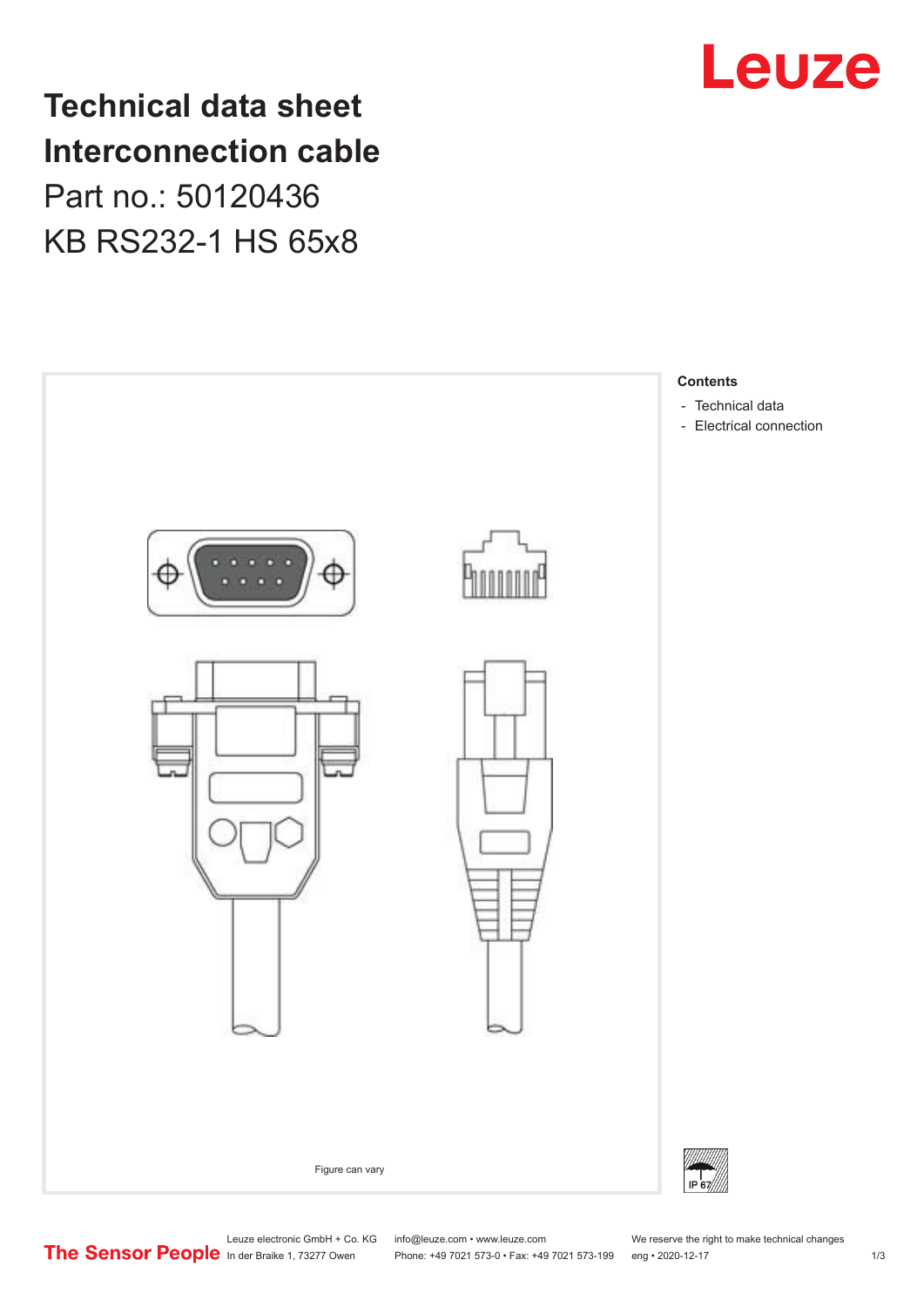## <span id="page-1-0"></span>**Technical data**

# Leuze

#### **Basic data**

| Suitable for                | <b>HS 65x8</b> |  |
|-----------------------------|----------------|--|
| Suitable for interface      | <b>RS 232</b>  |  |
|                             |                |  |
| <b>Connection</b>           |                |  |
|                             |                |  |
| <b>Connection 1</b>         |                |  |
| <b>Type of connection</b>   | R.I41          |  |
|                             |                |  |
| <b>Connection 2</b>         |                |  |
| <b>Type of connection</b>   | Sub-D          |  |
| <b>Type</b>                 | Female         |  |
| No. of pins                 | 9-pin          |  |
| Version                     | Axial          |  |
|                             |                |  |
| <b>Cable properties</b>     |                |  |
| <b>Number of conductors</b> | 6 Piece(s)     |  |
| Sheathing color             | Gray           |  |
| Shielded                    | Yes            |  |
| Cable design                | Helix cable    |  |
| Cable diameter (external)   | $5 \text{ mm}$ |  |
| Cable length                | 2,800 mm       |  |
| <b>Sheathing material</b>   | <b>TPF</b>     |  |
| Suitability for drag chains | No             |  |

### **Classification**

| <b>Customs tariff number</b> | 85444290 |
|------------------------------|----------|
| eCl@ss 5.1.4                 | 27279201 |
| eCl@ss 8.0                   | 27279218 |
| eCl@ss 9.0                   | 27060311 |
| eCl@ss 10.0                  | 27060311 |
| eCl@ss 11.0                  | 27060311 |
| <b>ETIM 5.0</b>              | EC001855 |
| <b>ETIM 6.0</b>              | EC001855 |
| <b>ETIM 7.0</b>              | EC001855 |

# **Electrical connection**

#### **Connection 1**

**Type of connection** RJ41

| Pin            | <b>Pin assignment</b> |
|----------------|-----------------------|
| 1              | Shield                |
| $\overline{2}$ | n.c.                  |
| 3              | GND                   |
| $\overline{4}$ | <b>TXD</b>            |
| 5              | <b>RxD</b>            |
| $6\phantom{1}$ | <b>CTS</b>            |
| $\overline{7}$ | $+5$ V DC             |
| 8              | <b>RTS</b>            |
| 9              | n.c.                  |
| 10             | n.c.                  |



#### **Connection 2**

| Type of connection | Sub-D     |
|--------------------|-----------|
| <b>Type</b>        | Female    |
| No. of pins        | $9 - pin$ |
| Version            | Axial     |